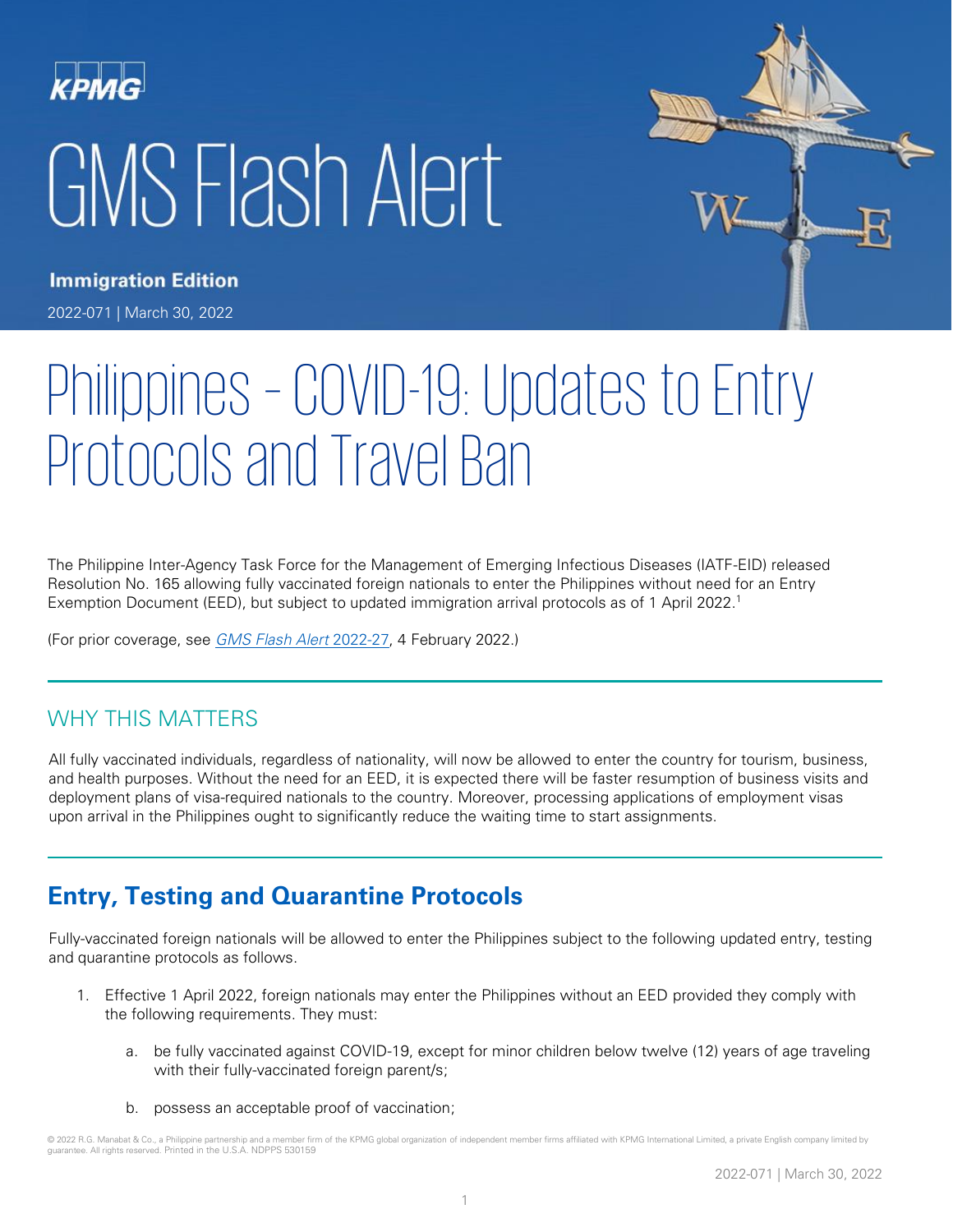- c. present a negative RT-PCR test taken within forty-eight (48) hours or negative laboratory-based antigen test taken within twenty-four (24) hours prior to the date and time of departure from the country of origin / first port of embarkation;
- d. have a passport valid for at least six (6) months at the time of arrival in the Philippines;
- e. have a valid return or outbound ticket to their country of origin or next destination not later than thirty (30) days from date of arrival in the Philippines;
- f. obtain prior to arrival, travel insurance for COVID-19 treatment costs from reputable insurance providers, with a minimum coverage of USD 35,000.00 for the duration of the stay in the Philippines.
- 2. A foreign national is fully vaccinated only if the following requisites are met:
	- a. Received the second dose in a two-dose series or a single-dose vaccine more than fourteen (14) days prior to the date of departure from the country of origin/port of embarkation.
	- b. The vaccine is included in the following:
		- i. Emergency Use Authorization (EUA) List or Compassionate Special Permit (CSP) issued by the Philippine Food and Drug Administration; or
		- ii. Emergency Use Listing of World Health Organization.
- 3. Foreign nationals are no longer required to observe facility-based quarantine but must self-monitor for seven (7) days with the first day being the date of arrival.
- 4. Foreign nationals with valid and subsisting EEDs issued prior to 1 April 2022, will be allowed entry to the country.
- 5. IATF Resolution No. 131-A allowing the interim application for visa issuance (9G-131A and 47A2) will no longer be applied beginning 1 April 2022.

## FOOTNOTE:

1 See [IATF Resolution No. 165](https://doh.gov.ph/sites/default/files/health-update/IATFResolution165.pdf) (24 March 2022).

\* \* \* \*